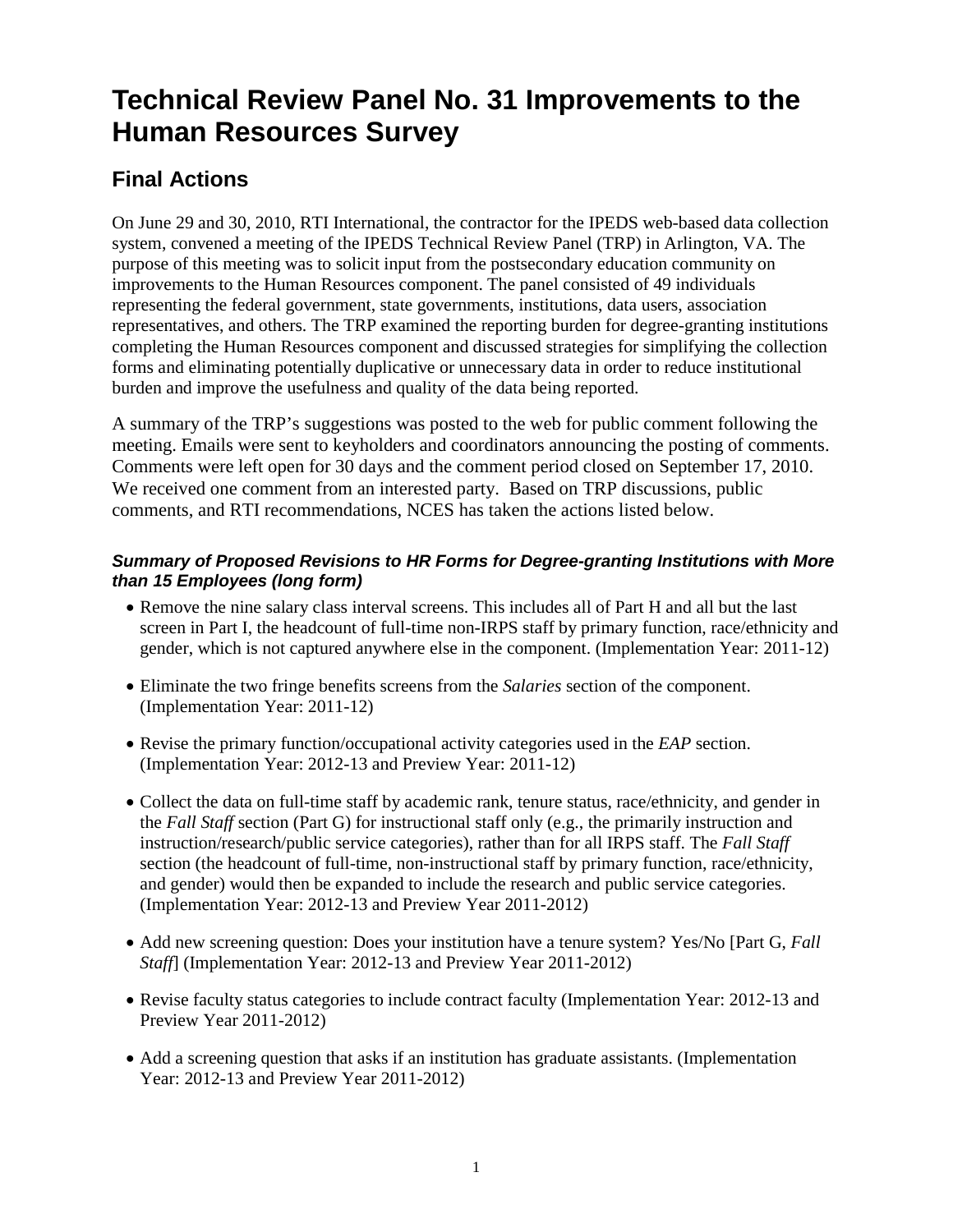- Remove the graduate assistant column from the part-time section and implement a new, condensed screen in the *EAP* section specifically for graduate assistants. This screen would collect data in the following three categories, each subdivided by medical versus nonmedical personnel: (1) graduate assistant—teaching, (2) graduate assistant—research, and (3) graduate assistant—other. (Implementation Year: 2012-13 and Preview Year 2011-2012)
- Eliminate the contract length differentiation from the screens in the *Salaries* section, Instead, include a worksheet for reporting the number of staff on 9-month contracts, 10-month contracts, 11-month contracts, and 12-month contracts by gender and academic rank. For each gender and academic rank category, the system would then calculate: (1) the total number of staff reported (i.e., the sum of the values entered for each contract length), and (2) the total number of months covered (i.e., the sum of the staff reported for each contract length multiplied by the number of months in the contract). An additional column would then be added to the existing Part E screen after the salary outlays column indicating the number of months covered by those salary outlays in order to calculate a weighted monthly average salary. (Final action pending as of 9/2011.)
- Add an additional screen to the *Salaries* section, to be displayed immediately after the existing salary outlays screen to collect salary outlays for full-time staff in the following categories: (1) Executive/administrative/managerial; (2) Other professionals; (3) Technical and paraprofessionals; (4) Clerical and secretarial; (5) Skilled crafts; and (6) Service/maintenance. These totals would not be disaggregated by race/ethnicity or gender. (Implementation Year: 2012-13 and Preview Year 2011-2012)

## *Additional Changes to HR Survey Forms for Degree-granting Institutions with Less than 15 Employees (short form)*

While the discussions during the TRP focused primarily on data elements and issues involving the HR form for degree-granting institutions that have *15 or more full-time staff* (i.e., long HR version), several of the same data elements and issues also exist in the HR form for degree-granting institutions that have *less than 15 full-time staff* (i.e., short HR version). Consequently, the proposed changes to the long HR version are also applicable to the short HR version as follows:

- Eliminate the fringe benefits screens from the *Salaries* section. (Implementation Year: 2011-12)
- Implement the new method of reporting salary outlays in the *Salaries* section (eliminate the nine salary class interval screens. This includes all of Part H and all but the last screen in Part I – the headcount of full-time non-IRPS staff by primary function, race/ethnicity and gender, which is not captured anywhere else in the component). (Implementation Year: 2011-12)
- Implement the new primary functions/occupational activities for full-time and part-time staff. (Implementation Year: 2012-13 and Preview Year 2011-2012)
- Implement the new method of reporting graduate assistants. (Implementation Year: 2012-13 and Preview Year 2011-2012)

Additional recommendations for the short HR version are to: